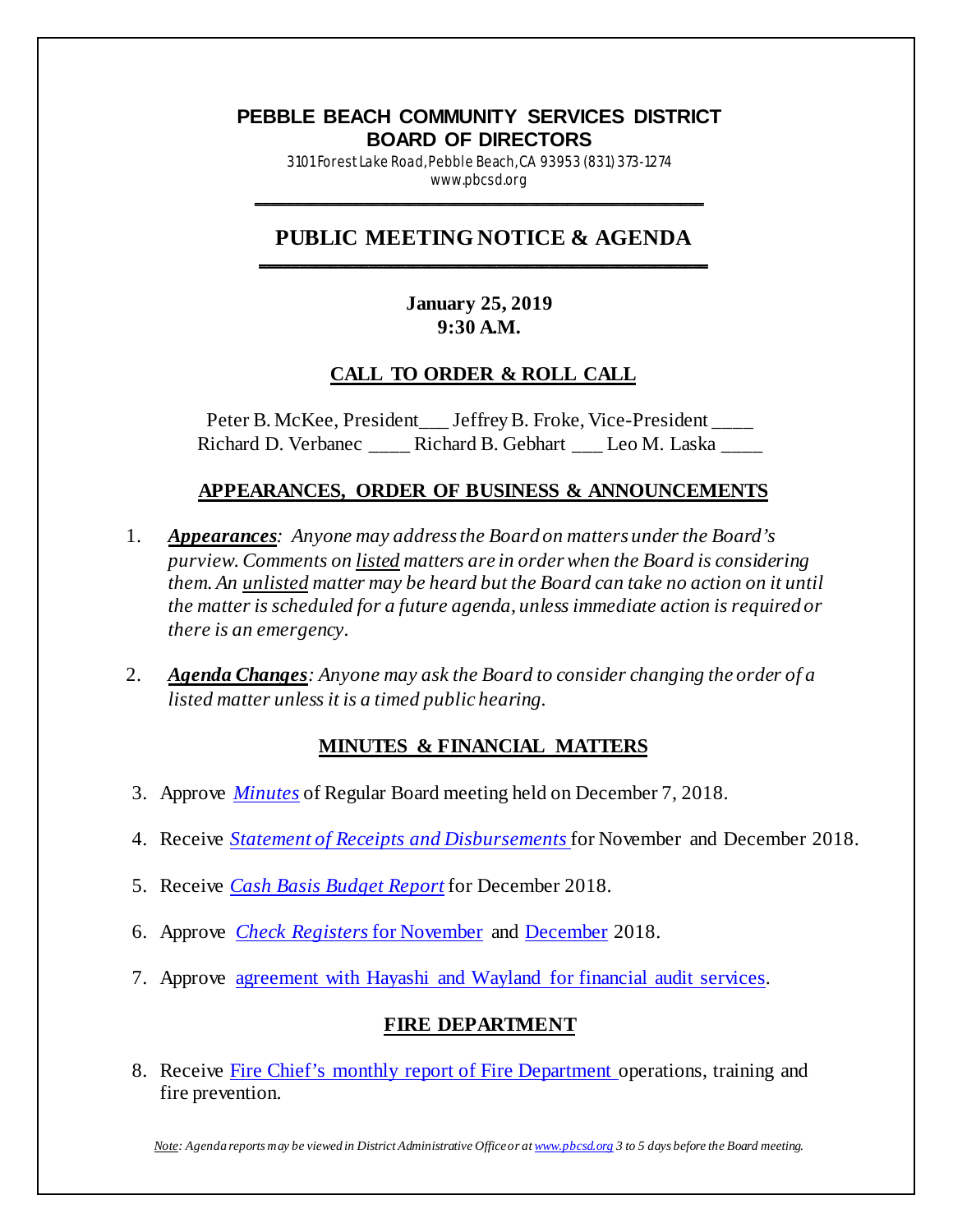9. Approve *Resolution 19-01* [increasing budget for 2018-19 Pebble Beach fuel](http://pbcsd.org/meetings/2019/2019_01_25/09_Resolution_19-01_Increasing_PB_Fuel_Reduction_Projects_2018-19_Budget_&_Authorizing_Agreements_for_Vegetative_Management_Services.pdf)  [reduction projects and authorize agreements for vegetative management services.](http://pbcsd.org/meetings/2019/2019_01_25/09_Resolution_19-01_Increasing_PB_Fuel_Reduction_Projects_2018-19_Budget_&_Authorizing_Agreements_for_Vegetative_Management_Services.pdf)

# **MAINTENANCE, ENGINEERING & CONSTRUCTION**

- 10. Receive monthly utilities [operations and maintenance report](http://pbcsd.org/wp-content/uploads/pbcsd/meetings/board/2019/2019-01-25/10_Operations__Maintenance_Report.pdf) for wastewater collection, treatment and disposal and recycled water distribution systems.
- 11. Receive status report regarding active [PBCSD capital improvement projects.](http://pbcsd.org/wp-content/uploads/pbcsd/meetings/board/2019/2019-01-25/11_Capital_Improvement_Projects_Report.pdf)
- 12. Approve *Resolution 19-02* authorizing [purchase of hardware](http://pbcsd.org/wp-content/uploads/pbcsd/meetings/board/2019/2019-01-25/12_Resolution_19-02_SCADA_Server_Hardware__Software_Purchase.pdf) and software for [SCADA System Improvement Project.](http://pbcsd.org/wp-content/uploads/pbcsd/meetings/board/2019/2019-01-25/12_Resolution_19-02_SCADA_Server_Hardware__Software_Purchase.pdf)
- 13. Receive [Carmel Area Wastewater District reports](http://pbcsd.org/wp-content/uploads/pbcsd/meetings/board/2019/2019-01-25/13_CAWD_Agendas_and_Reports.pdf) and information concerning matters of mutual interest to PBCSD and CAWD:
	- A. Report from Director Verbanec on December 13, 2018 CAWD Board meeting.
	- B. Assign Director Froke to attend CAWD Board of Directors meeting scheduled for Thursday, January 31, 2019 at 3945 Rio Rd., Carmel.

# **SOLID WASTE MANAGEMENT**

- 14. Receive report regarding [Monterey Regional Waste Management District](http://pbcsd.org/wp-content/uploads/pbcsd/meetings/board/2019/2019-01-25/14_MRWMD_Board_Meeting_Agenda_and_GM_Report.pdf)  [\(MRWMD\) Board meeting](http://pbcsd.org/wp-content/uploads/pbcsd/meetings/board/2019/2019-01-25/14_MRWMD_Board_Meeting_Agenda_and_GM_Report.pdf) held on January 18, 2019.
- 15. Authorize [cost-based rate study for Solid Waste Franchise Agreement.](http://pbcsd.org/wp-content/uploads/pbcsd/meetings/board/2019/2019-01-25/15_Solid_Waste_Franchise_Cost-based_Rate_Adjustment.pdf)

# **LAW ENFORCEMENT**

16. Receive [Law Enforcement Program Status Report](http://pbcsd.org/wp-content/uploads/pbcsd/meetings/board/2019/2019-01-25/16_Law_Enforcement_Program_Status_Report_for_Quarter_Ending_December_31_2018.pdf) for quarter ending December 31, 2018.

# **GENERAL GOVERNMENT**

- 17. Receive report on January 15, 2019 [meeting of the Special Districts Association of](http://pbcsd.org/wp-content/uploads/pbcsd/meetings/board/2019/2019-01-25/17_Special_Districts_Association_Monterey_County_Meeting.pdf)  [Monterey County.](http://pbcsd.org/wp-content/uploads/pbcsd/meetings/board/2019/2019-01-25/17_Special_Districts_Association_Monterey_County_Meeting.pdf)
- 18. Review [minutes of Safety Committee](http://pbcsd.org/wp-content/uploads/pbcsd/meetings/board/2019/2019-01-25/18_Safety_Committee_Meeting_Minutes_for_December_13_2018_Meeting.pdf) for December 13, 2018 meeting.
- 19. Consider and approve 2019 [assignments for PBCSD Board of Directors.](http://pbcsd.org/wp-content/uploads/pbcsd/meetings/board/2019/2019-01-25/19_2019_PBCSD_Board_of_Directors_Assignments.pdf)

*Note: Agenda reports may be viewed in District Administrative Office or a[t www.pbcsd.org](http://www.pbcsd.org/) 3 to 5 days before the Board meeting.*